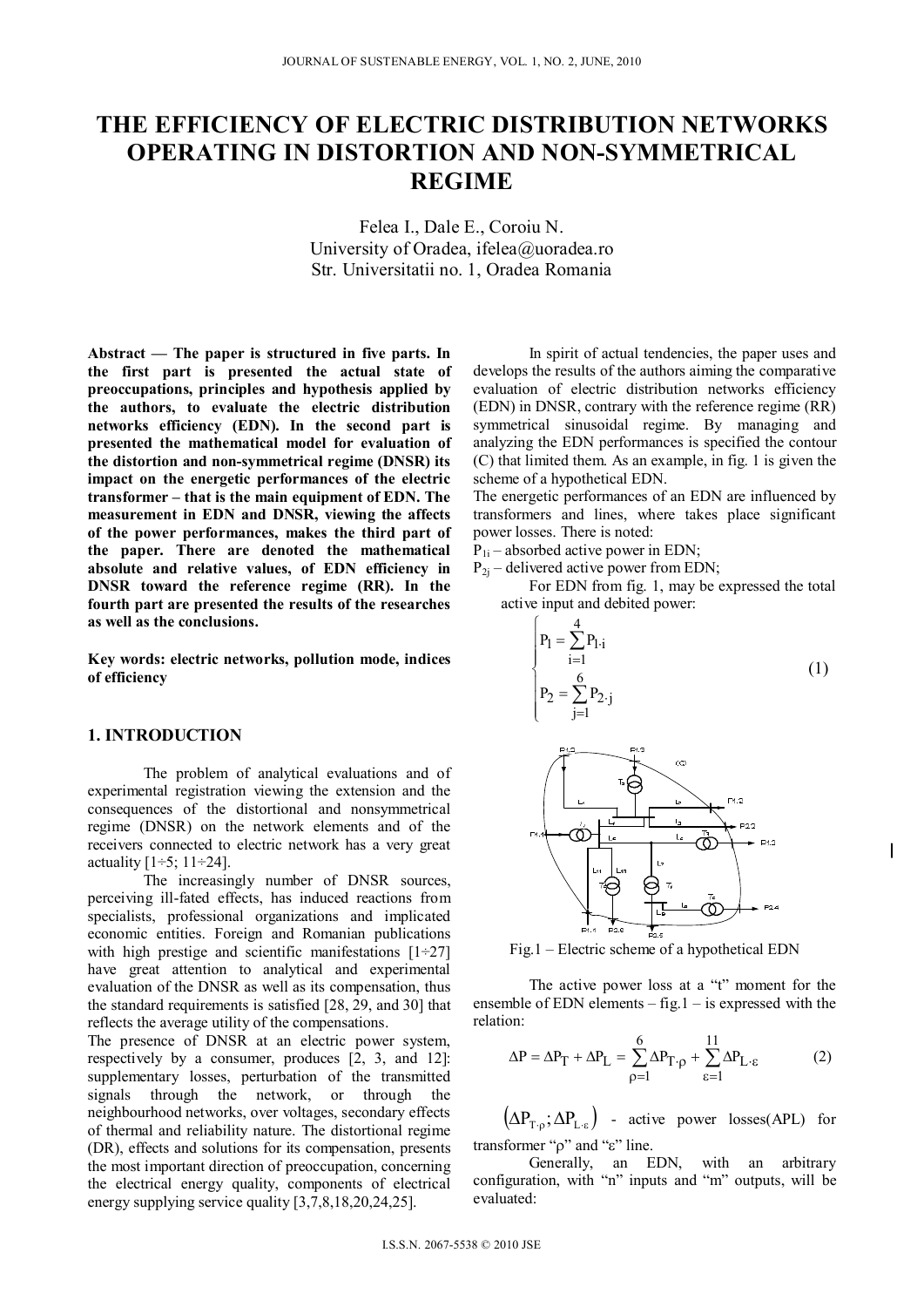- At "t" moment:
	- $\triangleright$  Active powers and active power losses are:

$$
P_1 = \sum_{i=1}^{n} P_{1,i}
$$
  
\n
$$
P_2 = \sum_{j=1}^{m} P_{2\cdot j}
$$
  
\n
$$
\Delta P = \sum_{\rho \in C} \Delta P_{T\cdot \rho} + \sum_{\varepsilon \in C} \Delta P_{L\cdot \varepsilon}
$$
  
\n(3)

Similar relations may be written for reactive powers and active powers too. In electric lines the reactive power losses are negligible. For a more exact and operative evaluation the active power losses in reference with the transformers, will equalize the reactive power losses too, that are implied by the proper reactive power consume of the transformer, using the average value of the reactive power energetic equivalent  $(\xi)$ :

$$
\Delta P_{T \cdot \rho} = \Delta P_{T \cdot \rho}^{I} + \xi \Delta Q_{T \cdot \rho}
$$
 (4)

Efficiency:

.

$$
\eta = \frac{P_2}{P_1} = \frac{P_1 - \Delta P}{P_1} = \frac{P_2}{P_2 + \Delta P}
$$
(5)

• For a  $(T_A)$  interval of magnitudes,  $(\Delta P, P_1, P_2)$  are variables in function with each input and output. For evaluating the energy performances of EDN for  $(T_A)$ interval is determinate

#### **2.1. Power losses in PT that operates in DR**

In concordance with the effectuated evaluations in [4] there are obtained:

$$
\begin{cases} \Delta P_{\text{TD}}^{\text{I}} = (1 + k_{\text{DI}}^2) \beta^2 \Delta P_{\text{wn}} + (1 + k_{\text{DF}}) \Delta P_{\text{Fn}} \\ \Delta Q_{\text{TD}} = (1 + k_{\text{DQQ}}) \Delta Q_{\text{On}} + (1 + k_{\text{DQR}}) \beta^2 \Delta Q \text{kn} \end{cases} \tag{8}
$$

where:

 $(\Delta P_{wn}, \ \Delta P_{Fn})$  – nominal APL in wired and magnetic circuit;

 $\Delta Q_{0n}$  – magnetizing nominal reactive power of "T";

 $\Delta Q_{\text{kn}}$  – nominal reactive power losses (RPL) by dispersion;

 $\left(k_{\text{DI}}^2, k_{\text{DF}}, k_{\text{DQ0}}, k_{\text{DQk}}\right)$  - supplementary coefficients

of power losses in DR in comparison with RR.

In [10,12] are deduced the expressions of the supplementary coefficients in function with the  $(v)$ harmonic grade and the effective values of the voltages and currents on harmonics  $(U_v, I_v)$  and on fundamental  $(U_1, I_1)$ . The expressions of the four coefficients are:

Energies and energy losses:

$$
\begin{cases}\nW_1 = \sum_{i=1}^{n} W_{1 \cdot i} = \sum_{i=1}^{n} \int_{0}^{T_A} P_{1 \cdot i} dt \\
W_2 = \sum_{j=1}^{m} W_{2 \cdot j} = \sum_{j=1}^{m} \int_{0}^{T_A} P_{2 \cdot j} dt \\
\Delta W = \sum_{\rho \in C} \int_{0}^{T_A} \Delta P_{T \cdot \rho} dt + \sum_{\epsilon \in C} \int_{0}^{T_A} \Delta P_{L \cdot \epsilon} dt\n\end{cases}
$$
\n(6)

 $\triangleright$  Energies efficiency of EDN:

$$
e = \frac{W_2}{W_1} = \frac{W_1 - \Delta W}{W_1} = \frac{W_2}{W_2 + \Delta W}
$$
(7)

## **2. Impact of DNSR on enwergy performance of power transformer**

The power transformer (PT) is the most affected part of the EDN by DNSR. Generally, by PT the active and reactive power losses are in the: magnetic circuit, in wires of conductor and dielectric. As the PT from EDN operates until 110 kV, the losses in the dielectric may be neglected. In [9,10,12], are justified and expressed the power losses in components of PT that operates in DNSR

$$
\begin{cases}\nk_{DI} = \frac{\sqrt{\sum I_v^2}}{I} ; & k_{DF} = \sum_{v \ge 2} \left(\frac{U_v}{U_1}\right)^2 \left(\frac{1}{v}\right)^2 \\
k_{DQO} = \sum_{v \ge 2} \frac{1}{v} \frac{U_v}{U_1}; & k_{DQk} = \sum_{v \ge 2} \sqrt{\frac{I_v}{I_1}}\n\end{cases} (9)
$$

#### **2.2. Power losses in PT that are operating in NSR**

$$
\begin{cases} \Delta P_{TN}^I = K_{NI} \beta_e^2 \Delta P_{wn} + K_{NF} \Delta P_{FN} \\ \Delta Q_{TN} = K_{NQO} \Delta Q_{On} + K_{NI} \beta_e^2 \Delta Q_{kn} \end{cases}
$$
(10)

The expressions of the amplification coefficients  $(K_{NL})$ ,  $K_{NF}$ ,  $K_{NOO}$ , are [10,12]:

$$
\begin{cases}\nK_{\text{NI}} = 1 + \frac{2}{9\beta_e^2} [\beta_1 (\beta_1 - \beta_2) + \beta_2 (\beta_2 - \beta_3) + \beta_3 (\beta_3 - \beta_1)] \\
K_{\text{NF}} = \sum_{k=1}^3 \frac{(\alpha_{1k}^2 + \alpha_{2k}^2)}{6} + 0.05 \left[ 1 + \left(\frac{U_h}{U_{\text{In}}}\right)^2 \right] \\
K_{\text{NQO}} = \sum_{k=1}^3 \frac{(\alpha_{1k} + \alpha_{2k})}{6}\n\end{cases}
$$
\n(11)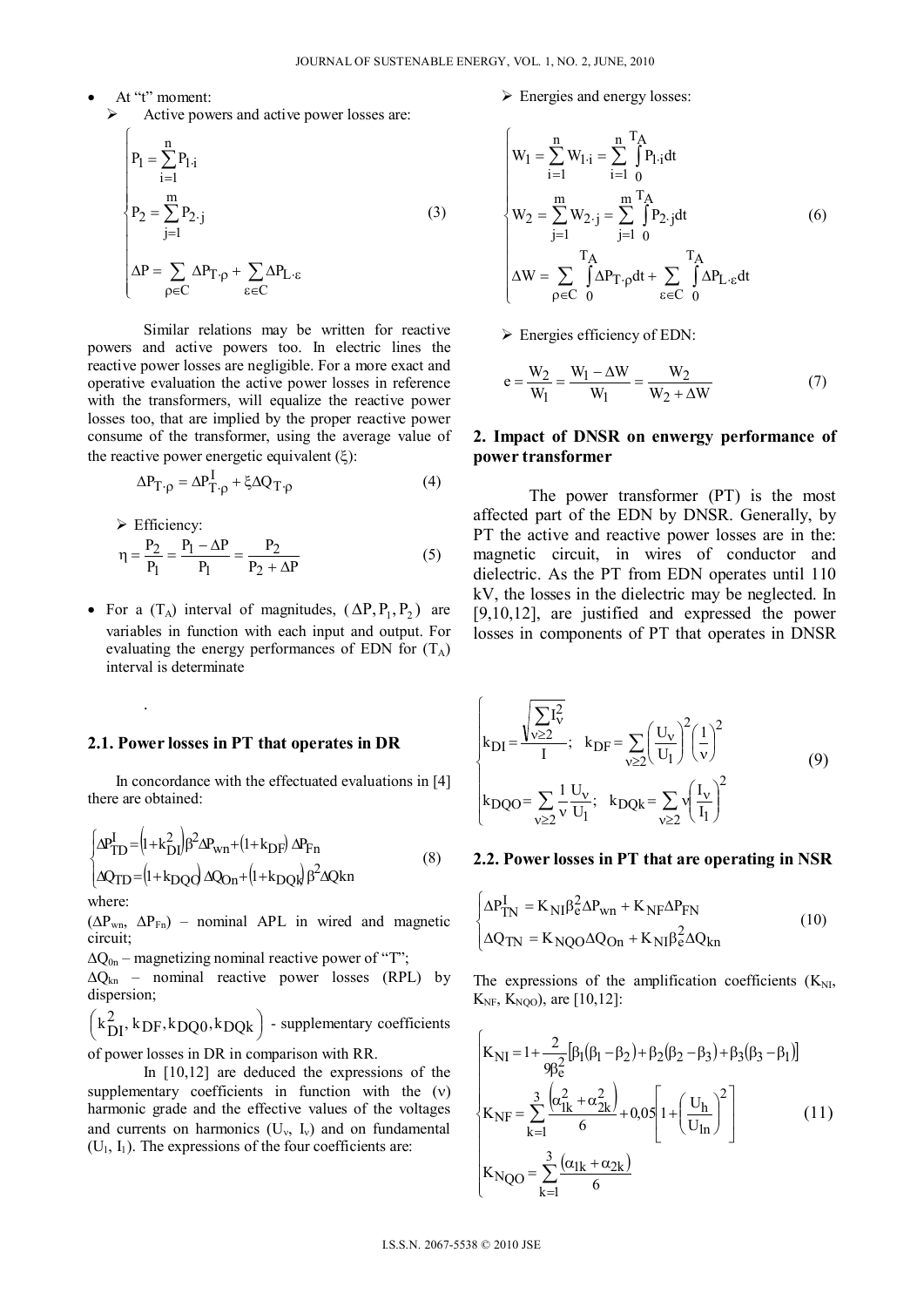where:

 $\beta_e$  – equivalent loading factor of "T" in RR;  $\beta_k$ – loading factor in NSR, on "k" phase  $(k = 1,3)$ ;  $(\alpha_{1k}, \alpha_{2k})$  – primary relative voltages  $(\alpha_{1k})$  and secondary of "T"  $(\alpha_{2k})$ , on "k" phase  $(k = 1,3)$ 

 $U<sub>h</sub>$  – displacing voltage of neutral point due the homopolar current on the primary of "T";  $U_{1n}$  – primary nominal voltage of "T".

#### **2.3. Power losses in EDN. Optimal of conjuncture**

Allowing the overlapping effects, the total losses are expressed in a T that is operating in DNSR.

$$
\begin{cases} \Delta P_T^I = \Delta P_{TD}^I \text{D} \Delta P_{TN}^I = \left( K_{DT}^2 + K_{NI} \right) \beta_0^2 \Delta P_{wn} + \left( K_{DF} + K_{NI} \right) \Delta P_{Fn} \\ \Delta Q_T = \Delta Q_{TD} \text{D} \Delta Q_{TN} = \left( K_{DQO}^2 + K_{NQ} \right) \Delta Q_{dn} + \left( K_{DQK} + K_{NI} \right) \beta_0^2 \end{cases} (12)
$$

By modifying of the values of the components of power losses, released in T, in case of operation in DNSR, in function with RR, is modified the value of the load at which the operating efficiency is maximum (optimal load).

• The general expression of optimal loading factor  $(\beta_m)$  is:

$$
\beta_{\rm m} = \sqrt{\frac{\Delta P_{\rm TI}}{\Delta P_{\rm T\beta}}} = \sqrt{\frac{\Delta P_{\rm F} + \xi \Delta Q_{\rm O}}{\Delta P_{\rm w} + \xi \Delta Q_{\rm k}}}
$$
(13)

 $(\Delta P_{T1}, \Delta P_{T0})$  – independent power losses  $(\Delta P_{T1})$  and loading depended  $(\Delta P_{T\beta})$ .

• In NR the expression of  $\beta_m$  factor became:

$$
\beta_{\rm mD} = \sqrt{\frac{(1 + K_{\rm DF})\Delta P_{\rm FN} + \xi \left(1 + K_{\rm DQO}\right)\Delta Q_{\rm On}}{\left(1 + K_{\rm DI}\right)\Delta P_{\rm wn} + \xi \left(1 + K_{\rm DQK}\right)\Delta Q_{\rm Kn}}}
$$
(14)

In NR,  $\beta_m$  factor is expressed as follows:

$$
\beta_{mN} = \sqrt{\frac{K_{NF} \Delta P_{Fn} + \xi K_{NQO} \Delta Q_{On}}{K_{NI} \left(\Delta P_{wn} + \xi \Delta Q_{Kn}\right)}}
$$
(15)

## **3. POWER LOSSES IN ELECTRIC LINES THAT ARE OPERATING IN DNSR**

In case of power losses evaluation in the electric lines (L) that is operates in DNSR, are allowed simplifying hypothesis, as [2]:

• The parameters of the circuit elements aren't variable with the time and neither aren't function with the current and voltage;

• The line isn't a source of harmonic.

For L from DNSR, the power losses are composed from active power losses of conductors, reactive power losses and the losses in the dielectric are negligible. Consequently, the total power loss in "L" [12] that operates in DNSR is expressed as:

$$
\begin{cases} \Delta P_{L} = (K_{DI}^{2} + K_{NC})\Delta P_{CN} \\ K_{NC} = \frac{1}{3}(\beta_{1}^{2} + \beta_{2}^{2} + \beta_{3}^{2}) \end{cases}
$$
(16)

where:

 $\Delta P_{Cn}$  – nominal APL in the analyzed "L" conductor;  $K_{NC}$  – amplifying factor of APL in "L" conductor that operates in NSR, accordingly with RR.

## **4. GRADE OF AFFECTING OF THE ENERGY PERFORMANCES OF EDN IN DNSR**

Evidencing the effecting grade of energy performances of EDN in DNSR, may be done by comparative evaluation of active power losses, of efficiency and energy efficiency, or / and the deviation of this magnitudes in DNSR, in function with RR at a given value of the outputs  $(P_2, W_2)$ .

The above presented expressions of calculation are available in RR and in DNSR.

Furthermore, there will be given the absolute and relative deviations of the magnitudes that reflect the affecting grade of energy performances of EDN in DNSR against RR. In this sense, the DNSR characteristic magnitudes will be marked with NSR, as the conversely for RR with R indices.

 The supplementary losses of afferent active power EDN at "t" moment is:

 Cn C NC 2 Kn DI 2 eNIDQKOnDQO EC FnNFDFwn 2 eNI 2 DI RDNLT P1KKQKKQ1KNQOK PKKP1KK PPPPP

 The supplementary power losses in EDN in the period of the analyze:

$$
\delta(\Delta W) = \Delta W_{DN} - \Delta W_R = \int_0^{T_A} \delta(\Delta P) \cdot dt
$$
\n(18)

• Reducing the EDN efficiency for the conversely regime of "t" moment:

$$
\Delta \eta = \eta_R - \eta_{DN} = \frac{P_2}{P_2 + \Delta P_R} - \frac{P_2}{P_2 + \Delta P_{DN}} = \eta_R \frac{\delta(\Delta P)}{P_2 + \Delta P_{DN}}
$$
(19)

• Relative reducing of EDN efficiency

$$
\delta \eta = \frac{\Delta \eta}{\eta_R} = \frac{\delta(\Delta P)}{P_2 + \Delta P_{DN}}
$$
 (20)

Reducing the energy efficiency of EDN for the period of analyzes  $(T_A)$ :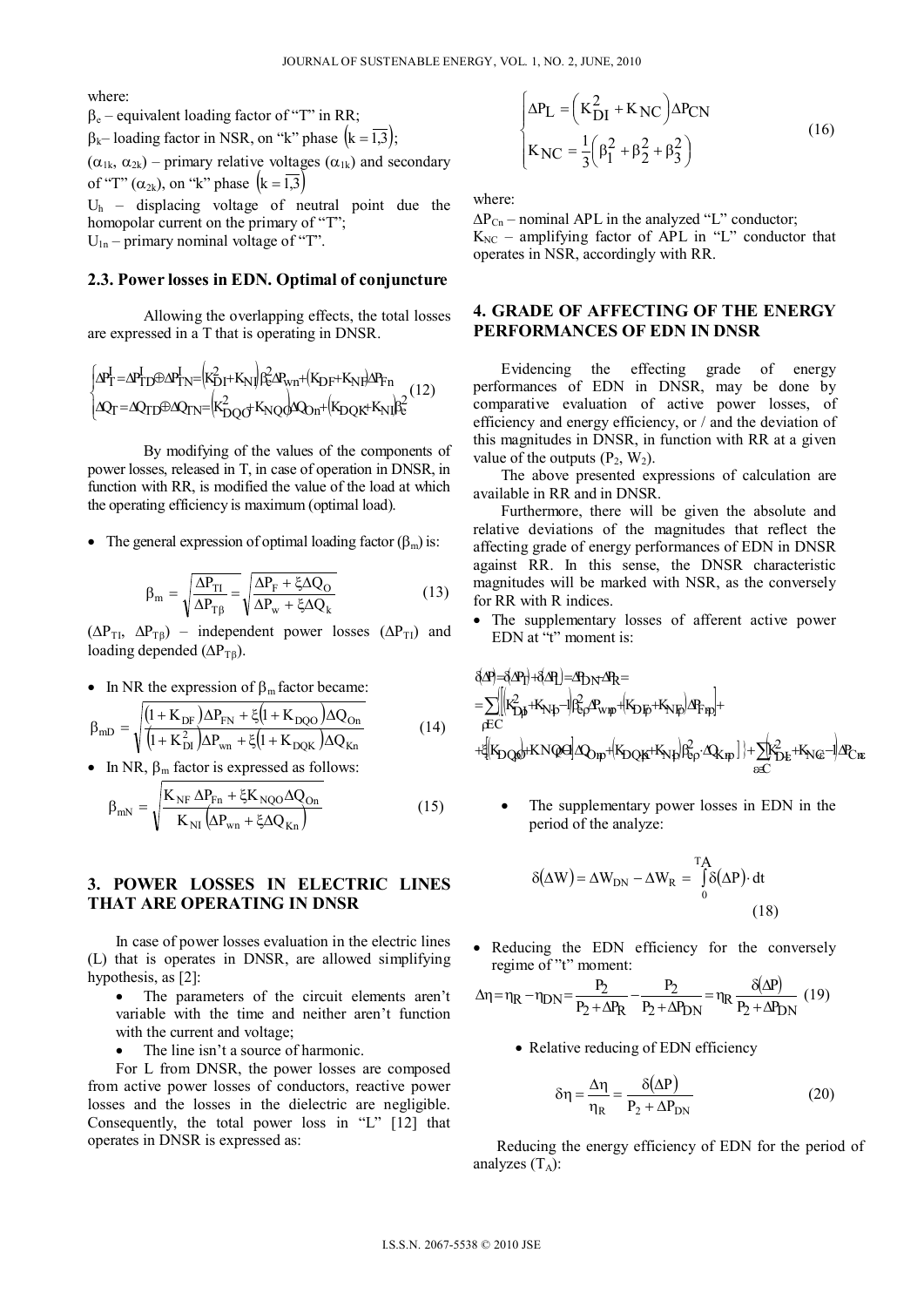$$
\Delta e = e_R - e_{DN} = \frac{W_2}{W_2 + \Delta W_R} - \frac{W_2}{W_2 + \Delta W_{DN}} = e_R \frac{\delta \Delta W}{W_2 + \Delta W_{DN}}
$$
 (21)

function with RR:

$$
\delta_{\rm e} = \frac{\Delta \rm e}{\rm e_R} = \frac{\delta(\Delta W)}{W_2 + \Delta W_{\rm DN}}\tag{21}
$$

Basing on the above expressions, by particularization are obtained, the expressions of the indices that gives the affecting grade of energetic performances of EDN in DNSR, respectively of NSR in function with RR.

## **5. A CASE STUDY**

The elaborated and presented calculation methodology was applied referring on a part of EDN that is managed by Urban Power Distribution Network Oradea

Table 1. Measure points and the characteristics of the network's element

| MN               | Name of measuring point                 | Principle                     | Principle characteristics of             |  |  |  |  |  |  |  |
|------------------|-----------------------------------------|-------------------------------|------------------------------------------|--|--|--|--|--|--|--|
| 0.               |                                         | characteristics of            | electric cables                          |  |  |  |  |  |  |  |
|                  |                                         | transformer                   |                                          |  |  |  |  |  |  |  |
| $\bf{0}$         |                                         | 2                             | 3                                        |  |  |  |  |  |  |  |
| $\mathbf{1}$ .   | Electric station ORADEA CENTRU 110/6 kV |                               |                                          |  |  |  |  |  |  |  |
|                  | - cell 6 kV Transformer 1               | $S_n = 25$ MVA; 110/6 kV      | LEC 10 kV; ACYABY                        |  |  |  |  |  |  |  |
|                  |                                         |                               | $3x120$ mmp, $l=100$                     |  |  |  |  |  |  |  |
|                  | - cell 6 kV Transformer 2               | $S_n = 25$ MVA; 110/35/6      | LEC 20 kV; NA2Y(F) 3x150                 |  |  |  |  |  |  |  |
|                  | - cell 6 kV Cicero (blocks)             | kV<br>$S_n = 1000$ kVA; 6/0.4 | $mmp, l=100$<br>LEC 10 kV ; ACYABY 3x120 |  |  |  |  |  |  |  |
|                  |                                         | kV                            | $mmp, l=250$                             |  |  |  |  |  |  |  |
|                  | - cell 6 kV Zamfirescu (OTL)            | $S_n = 1000$ kVA; 6/0.4       | LEC $10 \text{ kV}$ ;                    |  |  |  |  |  |  |  |
|                  |                                         | kN                            | $ACYABY3x120mmp, l=3000$                 |  |  |  |  |  |  |  |
|                  | - cell 6 kV Redresori (OTL)             | $S_n = 1000$ kVA; 6/0.4       | LEC 10 kV ; ACYABY 3x120                 |  |  |  |  |  |  |  |
|                  |                                         | kV                            | $mmp, l=250$                             |  |  |  |  |  |  |  |
|                  | Electric station SUPLAC 110/6 kV        |                               |                                          |  |  |  |  |  |  |  |
| $\overline{2}$   | - cell 6 kV Transformer 3               | $S_n = 25$ MVA; 110/6         | Al bars $(80x10)x2$ phase,               |  |  |  |  |  |  |  |
|                  | (SRA)                                   | kV                            | $l = 37100m$                             |  |  |  |  |  |  |  |
|                  | - cell 6 kV Transformer 6               | $S_n = 25$ MVA; 110/6         | Al bars $(100x10)x4$ phase,              |  |  |  |  |  |  |  |
|                  | (SRA)                                   | kV                            | $l = 37100m$                             |  |  |  |  |  |  |  |
| 3.               |                                         | Electric station South ORADEA |                                          |  |  |  |  |  |  |  |
|                  | $-$ cell 110 kV, AT                     | $S_n = 200$ MVA;              | LEA 2x450/75 mmp,                        |  |  |  |  |  |  |  |
|                  |                                         | 220/110 kV                    | $l = 2520m$                              |  |  |  |  |  |  |  |
| $\overline{4}$ . |                                         | PT Accesories (Metalica)      |                                          |  |  |  |  |  |  |  |
|                  | - cell Transformer                      | $S_n = 1000$ kVA; 20/0.4      | LEC 20 kV; AOSB 3x150                    |  |  |  |  |  |  |  |
|                  |                                         | kV                            | $mmp$ , $l=400m$                         |  |  |  |  |  |  |  |
| 5.               |                                         | Substation furnace (Metalica) |                                          |  |  |  |  |  |  |  |
|                  | - cell Transformer                      | $S_n = 1600$ kVA; 20/0.4      | LEC 20 kV; AOSB 3x150                    |  |  |  |  |  |  |  |
|                  |                                         | kV                            | $mmp$ , $l=400m$                         |  |  |  |  |  |  |  |

The measurements were made with "TRINET" network analyser connected to the measuring points on the scheme of "TR" In the measuring points: Suplac Station, South Oradea Station accessories PT, PT of furnace, the

measurements were made in morning peak (m.p.) , while the other were made at the evening peak (e.p.). For each regime were made 5 measurements.

The made registrations in 10 points of analyzed

• Relative reducing of RED efficiency in RDN,  $\lim_{n \to \infty}$  and the implied elements characteristics in evaluation are (fig.2). The points from EDN where the measurements were made and the equipment are necessary where the DNSR level has certain significance. The measure points in table 1.

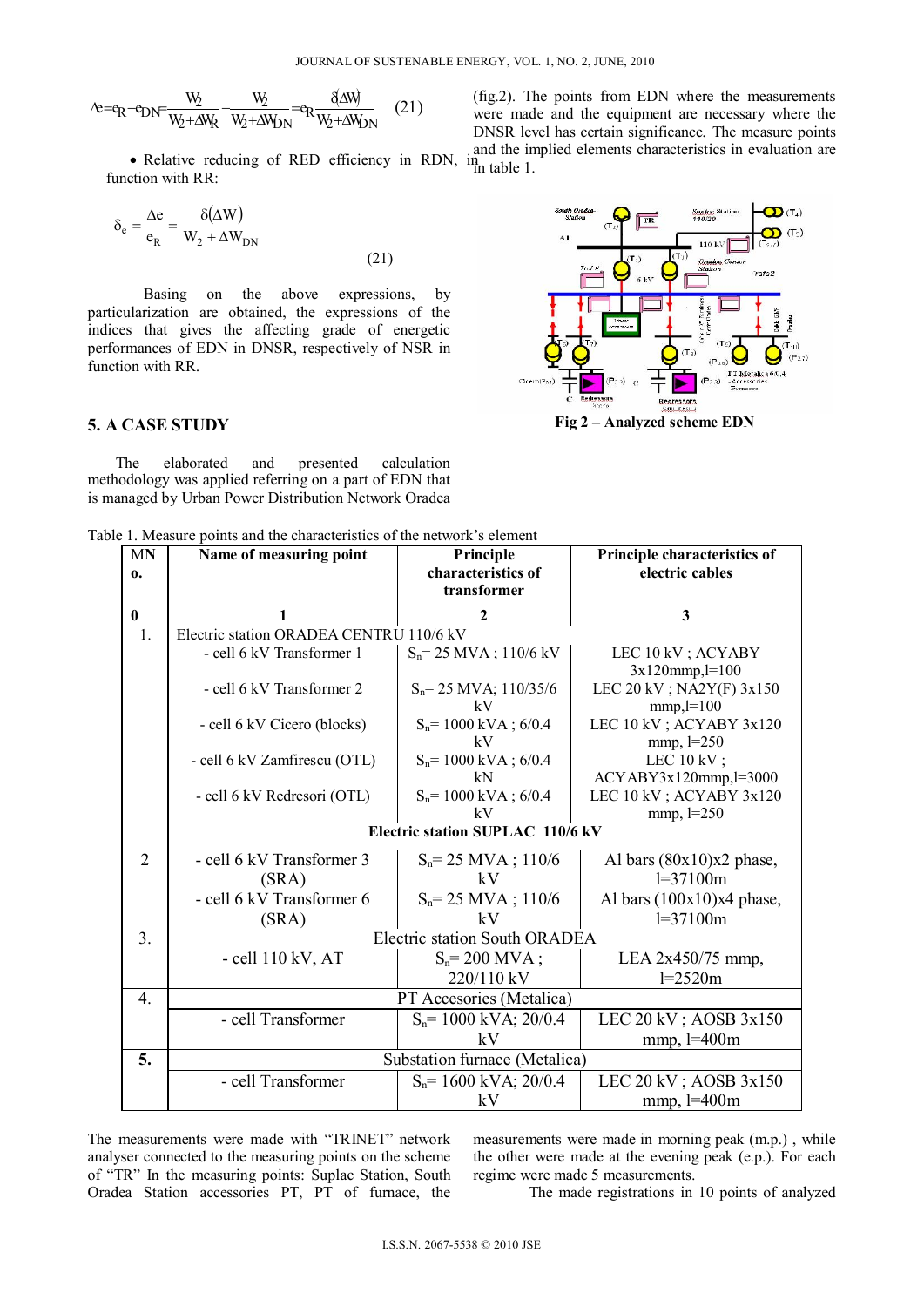EDN put in evidence the maximum values of the distortion coefficients in voltage and current ( $\delta_{U}$ ,  $\delta_{I}$ ) and of total non symmetry coefficients of voltage and current  $(k_{nsU}, k_{nsI})$ , respectively the apparition probability of these values (p) indicated in table 2.

|                              | <b>Distortion</b> |      |                      |              | <b>Non-symmetry</b>            |      |                                |      |  |
|------------------------------|-------------------|------|----------------------|--------------|--------------------------------|------|--------------------------------|------|--|
| <b>Points of measuring</b>   | $\delta_U$ [%]    | p    | $\delta_{\rm I}$ [%] | p            | $K_{nsU}$<br>$\lceil\% \rceil$ | p    | $K_{nsI}$<br>$\lceil\% \rceil$ | p    |  |
| Center-Oradea Cicero         | 2,24              | 0,16 | 4,46                 | 0,33         | 2,2                            | 0,66 | 12                             | 0,50 |  |
| Center-Oradea.<br>Redressors | 1,96              | 0,40 | 20,64                | 0,80         | 2,1                            | 0,20 | 49                             | 0,20 |  |
| Center-Oradea,<br>Zamfirescu | 2,23              | 0,50 | 24,57                | 0,83         | 2,2                            | 0,33 | 8,2                            | 0,83 |  |
| Center-Oradea, Trafo 1       | 2,84              | 0,55 | 3,75                 | 0,33         | 3                              | 0,66 | 1,4                            | 0,88 |  |
| Center-Oradea, Trafo. 2      | 2,3               | 0,57 | 2,58                 | 0,85         | $\overline{2}$                 | 0,85 | 1,2                            | 0,57 |  |
|                              | <b>Distortion</b> |      |                      |              | Non-symmetry                   |      |                                |      |  |
| Points of measuring          | $\delta_U$ [%]    | p    | $\delta_{\rm I}$ [%] | $\mathbf{p}$ | $K_{nsU}$<br>$\lceil\% \rceil$ | p    | $K_{nsI}$<br>[%]               | p    |  |
| Suplac, Trafo 3              | 2,57              | 0,50 | 3,6                  | 0,50         |                                | 0,50 | 5,6                            | 0,50 |  |
| Suplac, Trafo. 6             | 2,35              | 0,50 | 1,27                 | 0,50         | 0,95                           | 0.50 | 1,8                            | 0,50 |  |
| South Oradea                 | 1,61              | 0,50 | 6,52                 | 0,50         | 1,6                            | 0,50 | 6,7                            | 0,50 |  |
| PT. Accessories              | 1,17              | 0,66 | 12,46                | 0,66         | 0,82                           | 0,66 | 6,6                            | 0.66 |  |
| <b>PT</b> Furnaces           | 1,62              | 0,50 | 5,34                 | 0,50         | 0,79                           | 0,50 | 4,9                            | 0.50 |  |

 **Table 2. Values of the distortions and non symmetry coefficients** 

For example, we give the average effective values registered for T<sub>1</sub> from "Center Oradea electric station":

• Characteristic magnitudes DR;

 $\{3; 5; 7; 9\}$  $\{0.18; 0.11; 0.1; 0.08\}$  $I_V = \{0.18; 0.11; 0.1; 0.06\}$  $\left\{ \right.$  $\left| \right|$  $v =$  $v =$  $=$  $I_V = \{0.18; 0.11; 0.1; 0.06\} I_1$  $U_{\mathbf{V}} = \{0.18; 0.11; 0.1; 0.08\} \mathbf{U}_{1}$  $v = \{3; 5; 7; 9$ 

 The characteristic magnitudes SR: o For currents

 $\mathbf{I}$  $1_{121}$  = 468A; I<sub>22</sub> = 586A; I<sub>23</sub> = 456A; I<sub>2n</sub> = 808A;  $I_{21} = 810$ A;  $I_{22} = 1015$ A;  $I_{23} = 790$ A;  $I_{2n} = 1400$ A

#### Voltage on lines

 $\text{U}_{\text{H}}$  = 11.254V – homopolar voltagein primar  $\downarrow$  $\bigcup U_{13} = 115500V - \text{primary}$  $U_{21} = 6.186V; U_{22} = 6.234V; U_{23} = 6.252V$ -secundary  $\begin{cases} U_1 = 116270V; U_1 = 113.850V \end{cases}$ 

The supplementary power and energy losses may be expressed direct, in function with the supplementary factors or through the decreasing of the total losses corresponding to reference regime. The obtained results referring on the analyzed network are synthesized in tables 3 and 4.

## **Table 3. Energy losses provoked by transformer operating in EDN analyzed in DNSR**

| Station/trafo                                                       | $S_n$  | $S_{med}$ |                      | $\Delta W_{DN}$ | $\delta(\Delta W)_{D}$ | $\delta(\Delta W)_N$ | $\delta(\Delta W)$                   |
|---------------------------------------------------------------------|--------|-----------|----------------------|-----------------|------------------------|----------------------|--------------------------------------|
|                                                                     | [kVA]  | [kVA]     | $\beta_{\text{med}}$ |                 |                        |                      | [kWh/day][kWh/day][kWh/day][kWh/day] |
| Electric Station Oradea Center Cicero (T6)                          | 1000   | 770       | 0.77                 | 59.48           | 0.34                   | 3.53                 | 3.87                                 |
| Electric station Oradea Redressors, $(T_7)$                         | 1000   | 530       | 0.53                 | 163             | 6.16                   | 1.99                 | 8.15                                 |
| Electric station Oradea Center Zamfirescu, $(T_8)$                  | 1000   | 410       | 0.41                 | 147.82          | 3.84                   | 2.81                 | 6.65                                 |
| Electric station Oradea Center Trafo $1(T_2)$                       | 25000  | 8800      | 0.352                | 765.77          | 2.71                   | 31.75                | 34.46                                |
| Electric station Oradea Center, Trafo 2 $(T_3)$                     | 25000  | 9400      | 0.37                 | 1210.32         | 2.04                   | 52.43                | 54.47                                |
| Suplac - Trafo 3 $(T_4)$                                            | 25000  | 7300      | 0.292                | 481.28          | 2.88                   | 16.37                | 19.25                                |
| Suplac - Trafo $6(T_5)$                                             | 25000  | 7300      | 0.29                 | 417.85          | 1.59                   | 15.16                | 16.75                                |
| Electric station Oradea CenterMetalica Accesories (T <sub>9</sub> ) | 1000   | 360       | 0.36                 | 43.05           | 0.75                   | 1.18                 | 1.93                                 |
| Electric station Oradea Center, Metalica furnaces $(T_{10})$        | 1600   | 970       | 0.60                 | 42.94           | 0.68                   | 1.68                 | 2.36                                 |
| Electric station South Oradea - Autotransformer (T)                 | 200000 | 91000     | 0.45                 | 5462.05         | 64.86                  | 208.15               | 273.01                               |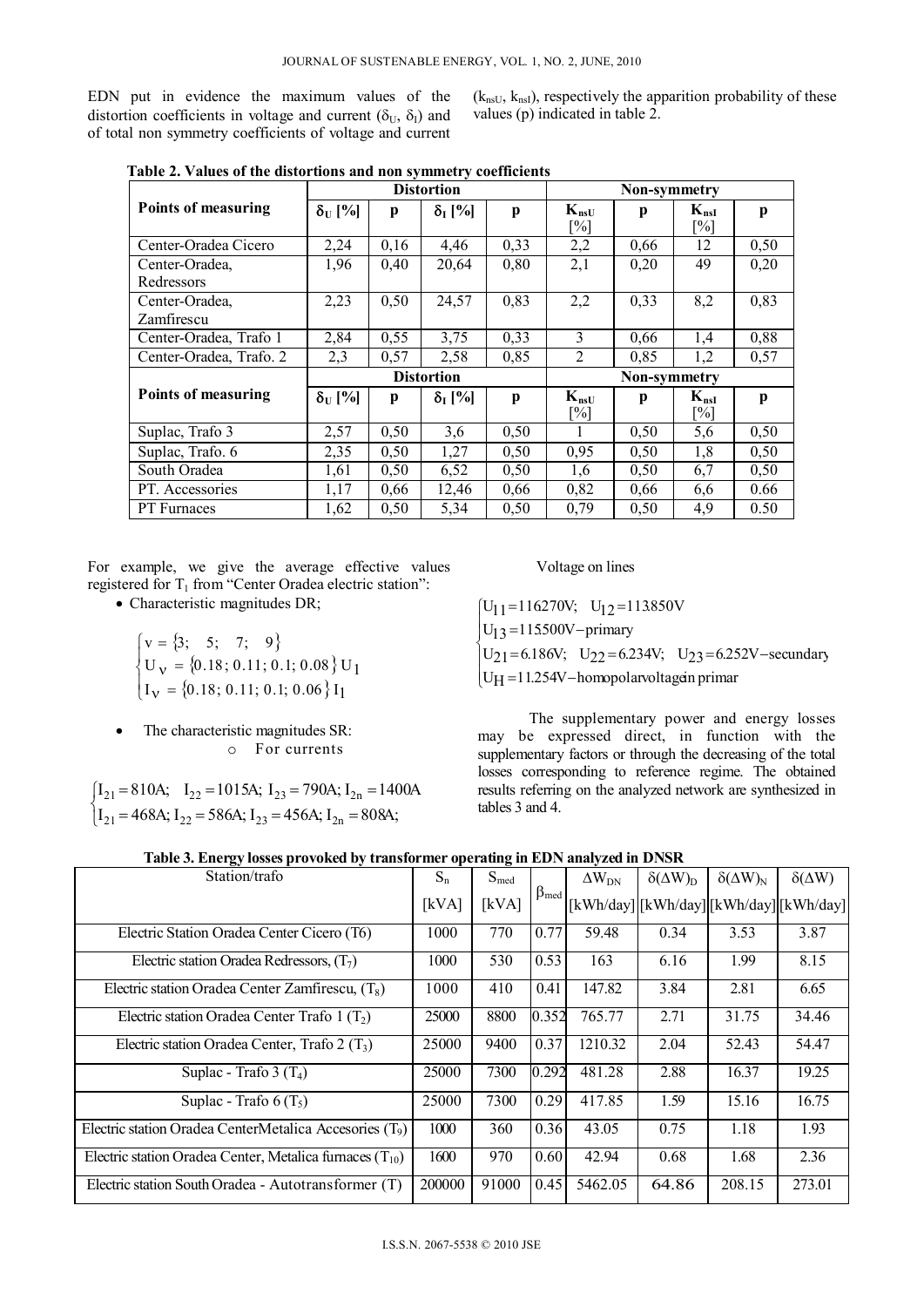| $\mathbf{r}$ and $\mathbf{s}$ research provement $\mathbf{s}$<br>Destination of electric lines | Transmitted<br>power $(S_{\text{med}})$<br>[kWA] | $\Delta W_{DN}$<br>[kWh/day] | $\delta(\Delta W)_{D}$<br>$\lceil kWh/day \rceil$ | $\delta(\Delta W)_N$<br>[kWh/day] | $\delta(\Delta W)$<br>[kWh/day] |
|------------------------------------------------------------------------------------------------|--------------------------------------------------|------------------------------|---------------------------------------------------|-----------------------------------|---------------------------------|
| $\Omega$                                                                                       |                                                  | $\overline{2}$               | $\mathcal{E}$                                     | $\overline{4}$                    | 5                               |
| Electric Station Oradea Center<br>Cicero                                                       | 770                                              | 1376.07                      | 25.21                                             | 129.23                            | 154.44                          |
| Electric Station Oradea Center -<br>Repressors                                                 | 530                                              | 9703                         | 478.83                                            | 6.32                              | 485.15                          |
| Destination of electric lines                                                                  | Transmitted power<br>(Smedl) [kWA]               | $\triangle WDN$<br>[kWh/day] | $\delta(\Delta W)D$<br>[kWh/day]                  | $\delta(\Delta W)N$<br>[kWh/day]  | $\delta(\Delta W)$<br>[kWh/day] |
| Electric Station Oradea Center -<br>Zamfirescu                                                 | 410                                              | 8111.12                      | 356.56                                            | 8.48                              | 365.4                           |
| <b>Electric Station Oradea Center</b><br>Trafo 1                                               | 8800                                             | 10390.77                     | 385.59                                            | 82.01                             | 467.6                           |
| Electric Station Oradea<br>Center. Trafo 2                                                     | 9400                                             | 5236.2                       | 192.06                                            | 43.57                             | 235.63                          |
| Suplac - Trafo 3                                                                               | 7300                                             | 4741.75                      | 99.79                                             | 89.87                             | 189.66                          |
| Suplac - Trafo 6                                                                               | 7300                                             | 756.2                        | 12.57                                             | 17.68                             | 30.25                           |
| Sl.Ord.Cenler, Metalica                                                                        | 360                                              | 159,28                       | 6,03                                              | 1.14                              | 7,17                            |
| Electric Station Oradea Center,                                                                | 970                                              | 234.91                       | 9.5                                               | 3.42                              | 12.92                           |
| Electric station South Oradea -                                                                | 91000                                            | 72710                        | 2047.85                                           | 1587.67                           | 3635.52                         |

 **Table 4. Energy losses provoked by operating electric lines of EDN analyzed in DNSR** 

The average value of the absorbed energy in the 7 consumer points was calculated allowing  $\cos \varphi_{\text{med}} = 0.92$ . The evaluation of the total losses of energy and supplementary energy for duration of the analysed period ( $T_A = 24$  hours), were made basing on the partial values (tables, 3 and 4), taking into account the weighting of the power in 7 points of consume in the ensemble of loading of the transformers from Oradea Center station (16.7%) and South Oradea station  $(19.4\%)$ .

The obtained results are:

$$
W_2 = 389.491, 2 \text{ kWh/day}
$$
  
\nΔW<sub>DN</sub> = 45.542, 85 kWh/day  
\nδ(ΔW) = 2194, 11 kWh/day  
\nΔW<sub>R</sub> = 43.348, 74 kWh/day  
\n
$$
e_R = \frac{389.491, 2}{389.491, 2 + 43348, 74} = 0,8998
$$
 (89,98%)  
\nΔe =  $\frac{0,8998 \cdot 2194, 11}{389.491, 2 + 45.542, 85} = 0,0045$  (0,45%)  
\nδe =  $\frac{0,0045}{0,8998} = 0,005$  (0,5%)

## **6. CONCLUSIONS**

From the pallet of the phenomenon's that characterizes the quality of electric energy, a special attention is given to distortional and non-symmetrical regime, justified by the phenomenon's complexity, by analytical and experimental researching possibilities. The operating of EDN with DNSR, leads to the decreasing of power and economic performances, to appearance of some special consequence risks. The power and energy supplementary losses provoked by operation of EDN in DNSR are consumed in power transformers and electric lines from the structure of DNSR. The operation of the power transformers in DNSR provokes supplementary active and reactive power losses in magnetic circuits and in the windings, as the electric lines operation in DNSR provokes supplementary power losses in its conductors. The appreciating of the affected grade of the energetic performances of EDN is made by evaluating of some moments in integrated indexes:

- Supplementary power and energy losses in EDN;
- Efficiency of EDN;
- Energy efficiency of EDN;

 Absolute and relative reducing of the power efficiency in EDN.

Referring on the results of the made study there is established the followings:

 The distortion and non symmetrical degree of the voltage waves is framed in standard limits;

 The energy efficiency of analyzed EDN is significant affected by, DNSR of nonlinear and nonsymmetrical consumers.

 The supplementary power losses provoked by DNSR in analyzed EDN, engraves the yearly budget of the branch with appreciatively 68.4 thousand EURO.

To correct this state are possible three direction of action:

 Reducing the DNSR by obligation of the consumers to assembly harmonic compensators, and to symmetries the consumes;

 The delivery note to the consumers of the value of the provoked failures by DNSR that generates it;

 Common actions of type of DSM – Demand Side Management -, of the supplier in collaboration with the consumers of energy to correct the quality